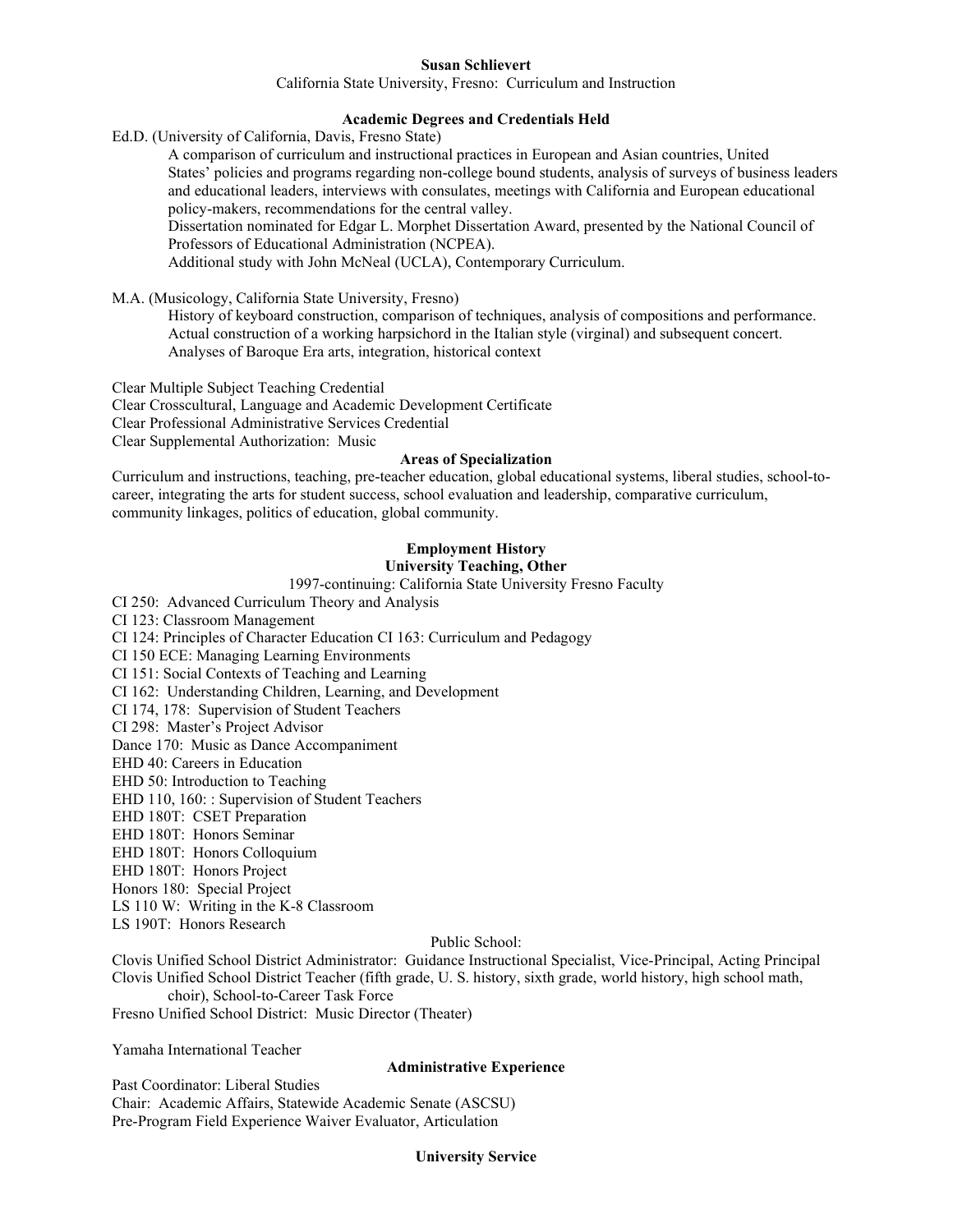Statewide Academic Senate (ASCSU) Executive Committee (ASCSU) Academic Senate, California State University, Fresno Executive Committee, California State University, Fresno Honors Council Kremen Community Council Kremen Development Committee Poster Session Coordinator (Accreditation Visits, Renaissance Group, Centennial) President's Commission on Education

#### **Other Service**

Chancellor's General Education Advisory Committee (GEAC) Joint Graduate Board (UC/CSU) Kremen Initial Coordinator of Accreditation Oktoberfest Scholarship Fundraiser Chairperson Bonner Center for Character Education Board Member Kremen Alumni and Friends Board Member Planning Committee: CSU Academic Conference Chancellor's Office Search Committee, Summer Arts Director

#### **Professional Memberships**

American Educational Research Association California Educational Research Association MENSA

### **Selected Publications/Presentations**

Schlievert, S. (2004). *The art(s) of multicultural education*. In K. Carey, G. Goodman (Eds.), Critical Multicultural Conversations (pp. 137-148). Cresskill, New Jersey: Hampton Press.

Schlievert, S. (2019). *Crossing the (Artificial) Separation of Academic Disciplines: Arts Integration for Equity and Student Success.* Paper presented at the CSU Symposium on Teaching and Learning, Fresno, CA.

Schlievert, S. (2018). *The Remediation Spiral: A New Approach.* Paper presented at the California Educational Research Association Annual Meeting, Anaheim, CA.

Schlievert, S. (2017). *Partnerships that engage, advance, and empower: Three stories.* Paper presented at the California Educational Research Association Annual Meeting, Anaheim, CA.

Schlievert, S. (2017). *What's ASCSU? And Why Should It Matter To You?*

Schlievert, S. (2016). *Intrusive? We say that in a good way!* Poster presented at the President's Showcase of Excellence, Fresno, CA.

Schlievert, S. (2016). *Intrusive? We say that in a good way!* Poster presented at the President's Showcase of Excellence, Fresno, CA.

Schlievert, S. (2015). *Unwrapped, Unpacked, and Outside the Box: Classrooms that Promote Creativity*. Paper presented at the California Educational Research Association Annual Meeting, Anaheim, CA.

Schlievert, S. (2015). *Teaching, Liberal Studies, and Fresno State*. Presentation to students and parents, California State University, Fresno, CA.

Schlievert, S. (2015). *Why teach?* Presentation to University High School students, California State University, Fresno, CA.

Schlievert, S. (2015). *Fresno State Liberal Studies*. Presentation to West Hills Lemoore students and Dean, California State University, Fresno, CA.

Schlievert, S. (2015). *Teach!* Presentation to Alan Hancock College students and faculty, California State University, Fresno, CA

Schlievert, S. (2014). *Liberal Studies and Teaching*. Presentation at California State University, Fresno, CA.